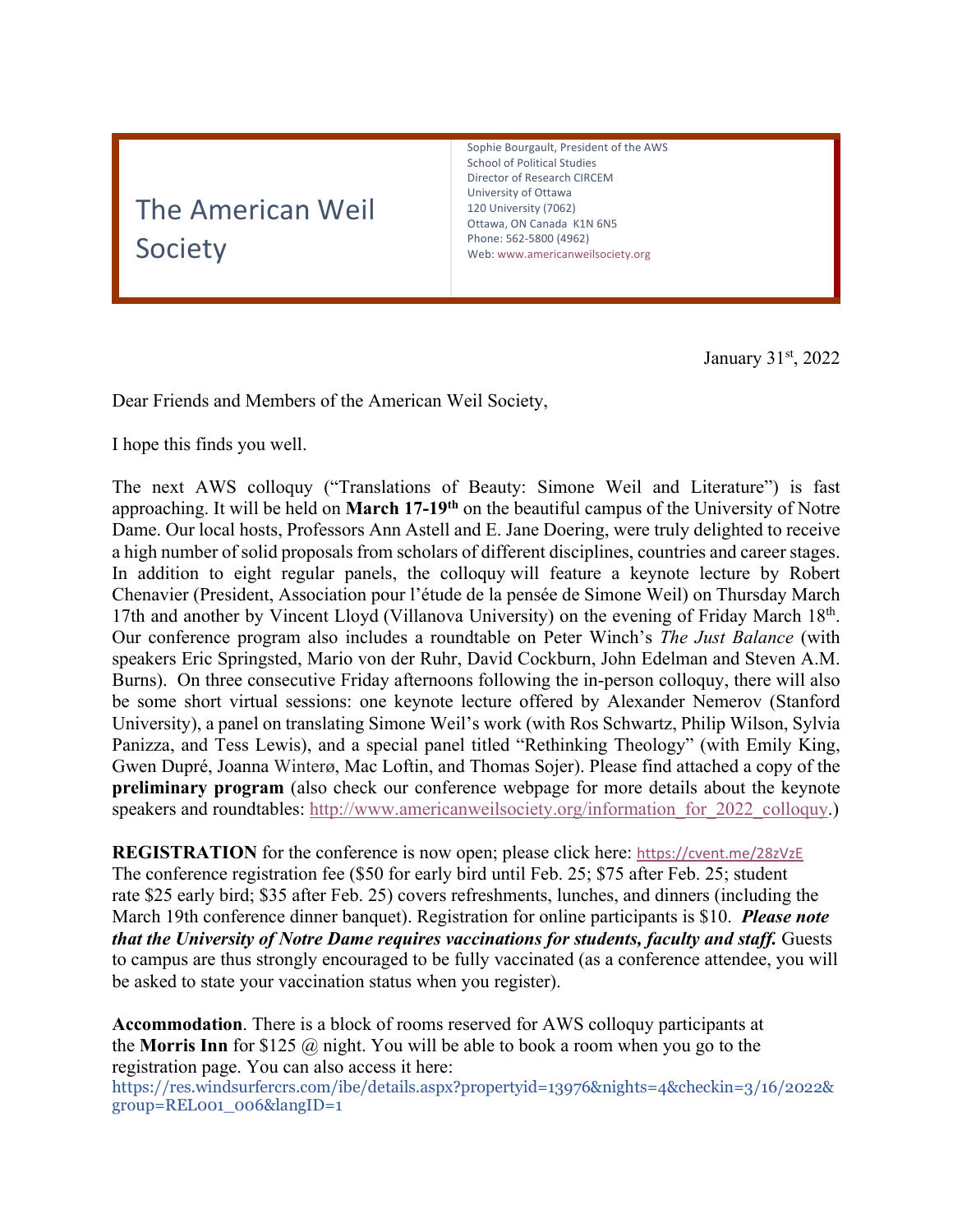The Morris Inn is located just across from the Conference center. Conference participants should feel free to book their accommodation elsewhere around campus if they wish (they can search online for other options). At the end of this Newsletter, you will find information on transportation. An active map of campus can be found here: https://map.nd.edu/#

**Friendly reminder to AWS paper presenters**: please send a **two-page summary/**outline of your talk, plus a brief bibliography, to the conference organizers by March  $5<sup>th</sup>$  (these brief summaries will be posted on our website shortly before the conference). We also kindly ask you to include a short **biographical note** (150 words maximum) when you send us your summary. Please email the summary, the bibliography, and your bio on the same document (saved in a Word format) to the following address:  $awscolloquy@gmail.com$ . Thank you very much.

And last but not least, I'd like to invite you to take a look at the latest edition of the bi-monthly ejournal ATTENTION (https://attentionsw.org). The journal is dedicated to exploring and illuminating the life and legacy of Simone Weil. Many warm thanks to Ron Collins and Kate Lawson for their hard work and time commitment. Please visit: https://attentionsw.org/insideissue-4-new-and-forthcoming/.

Warm wishes,

Sophie Bourgault President, American Weil Society

## INFORMATION ON TRANSPORTATION

## **Getting There**

## **By Air**

South Bend International Airport is about 15 minutes by car from the Notre Dame campus (flights should be booked to South Bend, Indiana -- airport code SBN). Various transportation methods are available (e.g., taxi, rental car, limo).

Driving directions from the airport are below:

- Turn left out of the airport entrance onto Lincoln Way West.
- Once in downtown South Bend, turn left on Michigan Street (Indiana 933).
- Continue to Angela Boulevard, the second stoplight north of the St. Joseph River
- Turn right on Angela Boulevard
- Turn left on Notre Dame Avenue

Visitors also can fly into Chicago then drive or take a bus to Notre Dame. The University is about two hours by car from Chicago's O'Hare International Airport and about 90 minutes from Midway International Airport.

Driving Directions from O'Hare:

- Take I-190 east from the airport and merge onto I-90 East (Kennedy Expressway)
- Merge with I-94 South (Dan Ryan Expressway)